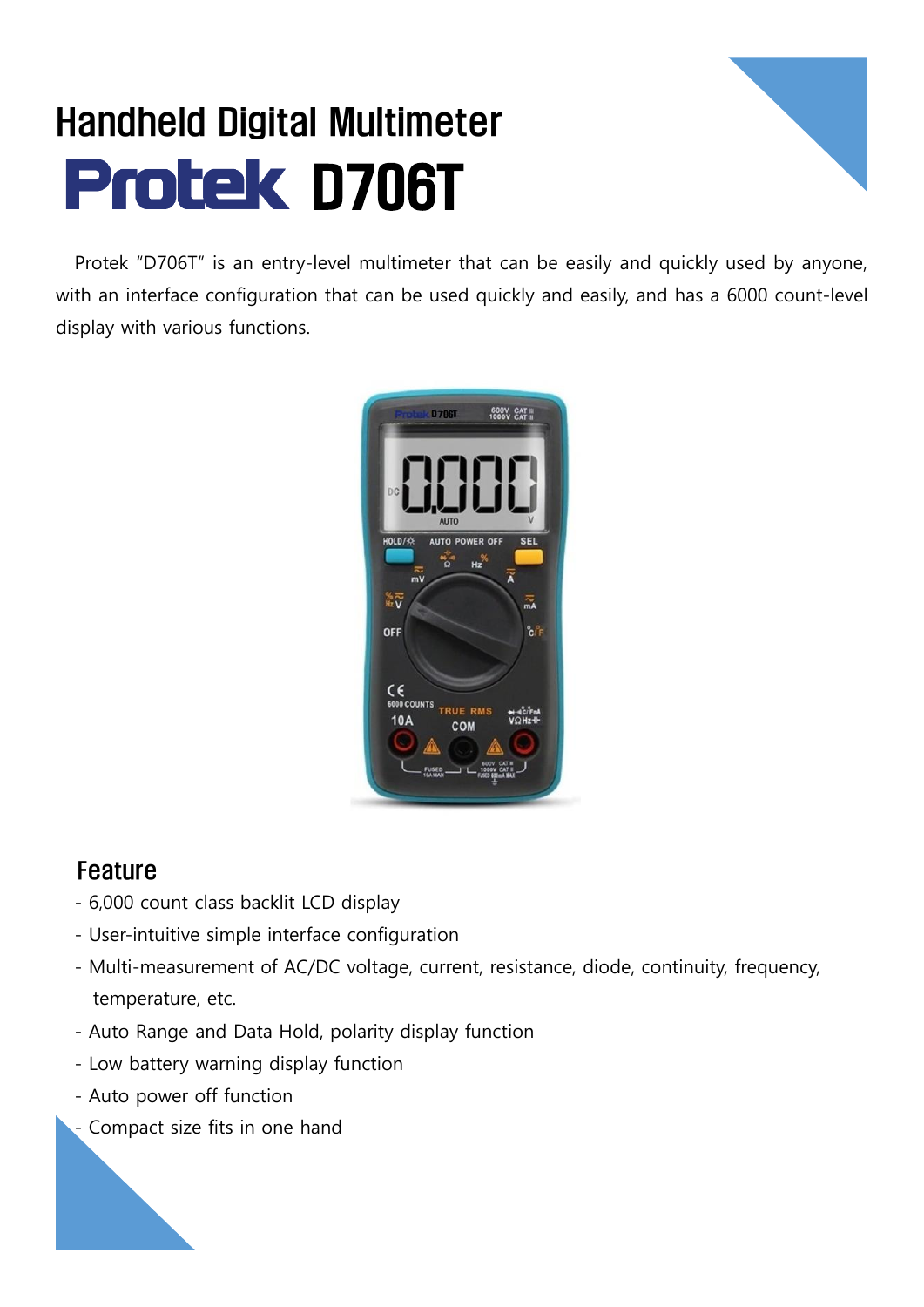| <b>Specifications</b>                                             |                                                                                                |                    |                                                                                               |  |
|-------------------------------------------------------------------|------------------------------------------------------------------------------------------------|--------------------|-----------------------------------------------------------------------------------------------|--|
| <b>Note</b>                                                       | Range                                                                                          | Resolution         | Accuracy                                                                                      |  |
| <b>DCV</b>                                                        | ~100.00~mV                                                                                     | $0.01$ mV          | $\pm 0.8\% + 3$ , Rdg+5dgts, MAX 600 mV                                                       |  |
|                                                                   | ~1000.0~mV                                                                                     | $0.1$ mV           |                                                                                               |  |
|                                                                   | $~6.000$ V                                                                                     | $0.001$ V          | $\pm 0.5\% + 3$ , Rdg+5dgts, MAX 1000V                                                        |  |
|                                                                   | ~100.00~V                                                                                      | $0.01$ V           |                                                                                               |  |
|                                                                   | ~1000.0~V                                                                                      | 0.1 V              |                                                                                               |  |
|                                                                   | ~1000V                                                                                         | 1 <sub>V</sub>     |                                                                                               |  |
|                                                                   | Imepdance : 10ΜΩ, CAT II 1000V, CAT III 600V, Auto range                                       |                    |                                                                                               |  |
| <b>ACV</b><br>(True RMS)                                          | ~100.00~mV                                                                                     | $0.01$ mV          | $\pm$ 1.2%+5, Rdg+5dgts, MAX 600 mV                                                           |  |
|                                                                   | ~100.0~mV                                                                                      | $0.1$ mV           | Frequency Range: 40~ 1kHz                                                                     |  |
|                                                                   | $~6.000$ V                                                                                     | $0.001$ V          |                                                                                               |  |
|                                                                   | ~100.00~V                                                                                      | $0.01$ V           | $\pm 1.0\% + 3$ , Rdg + 5dgts, MAX 750V                                                       |  |
|                                                                   | ~100.0~V                                                                                       | 0.1 V              | Frequency Range: 40~ 1kHz                                                                     |  |
|                                                                   | ~1750V                                                                                         | 1 <sub>V</sub>     |                                                                                               |  |
|                                                                   |                                                                                                |                    | Impedance : 10ΜΩ, CAT II 1000V, CAT III 600V, Response : Sine Correct RMS Average, Auto range |  |
|                                                                   | $~100.0~\mu A$                                                                                 | $0.1 \mu A$        | $\pm$ 1.5%+3, Rdg+5dgts, MAX 6000 µA                                                          |  |
|                                                                   | $~\sim$ 6000 µA                                                                                | $1 \mu A$          |                                                                                               |  |
|                                                                   | $~100.00 \text{ mA}$                                                                           | $0.01$ mA          | $\pm$ 1.2%+3, Rdg+5dgts, MAX 600 mA                                                           |  |
| <b>DCA</b>                                                        | $~100.0$ mA                                                                                    | $0.1 \text{ mA}$   |                                                                                               |  |
|                                                                   | ~6.000 A                                                                                       | $0.001$ mA         | $\pm$ 1.2%+3, Rdg+5dgts, MAX 10 A                                                             |  |
|                                                                   | ~10.00 A                                                                                       | $0.01$ Ma          |                                                                                               |  |
| Protect Current (Protect Fused 1EA : 10A (About 3sec), Auto range |                                                                                                |                    |                                                                                               |  |
|                                                                   | $~500.0~\mu A$                                                                                 | $0.1 \mu A$        | $\pm$ 1.8%+3, Rdg+5dgts, MAX 6000 µA<br>Frequency Range: 40~ 1kHz                             |  |
|                                                                   | $~5000~\mu A$                                                                                  | $1 \mu A$          |                                                                                               |  |
|                                                                   | $~100.00$ mA                                                                                   | $0.01$ mA          | $\pm$ 1.5%+3, Rdg + 5dgts, MAX 600 mA<br>Frequency Range: 40~ 1kHz                            |  |
| <b>ACA</b><br>(True RMS)                                          | $~100.0$ mA                                                                                    | $0.1 \text{ mA}$   |                                                                                               |  |
|                                                                   | ~6.000 A                                                                                       | $0.001$ mA         | $\pm 1.5\% + 3$ , Rdg + 5dgts, MAX 10 A                                                       |  |
|                                                                   | ~10.00 A                                                                                       | $0.01$ mA          | Frequency Range: 40~ 1kHz                                                                     |  |
|                                                                   | Protect Current (Fused 1EA : 10A (About 3sec), Response : Sine Correct RMS Average, Auto range |                    |                                                                                               |  |
|                                                                   | $~\sim$ 600.0 $\Omega$                                                                         | $0.1 \Omega$       | $\pm 0.5\%$ +3, Rdg + 5dgts, MAX 60M $\Omega$                                                 |  |
| ohm                                                               | $~\sim$ 6.000 kΩ                                                                               | $0.001 k\Omega$    |                                                                                               |  |
|                                                                   | $~\sim$ 60.00 kΩ                                                                               | $0.01 k\Omega$     |                                                                                               |  |
|                                                                   | $~\sim$ 600.0 kΩ                                                                               | $0.1 k\Omega$      |                                                                                               |  |
|                                                                   | $~\sim$ 6.000 M $\Omega$                                                                       | $0.001$ M $\Omega$ |                                                                                               |  |
|                                                                   | $~\sim$ 60.00 M $\Omega$                                                                       | $0.01$ M $\Omega$  | $\pm$ 1.5%+3, Rdg + 5dgts, MAX 60M $\Omega$ )                                                 |  |
|                                                                   | Response : About 3sec, 0.3V open, 0.25mA shorted, Not include Volt input, Auto range           |                    |                                                                                               |  |